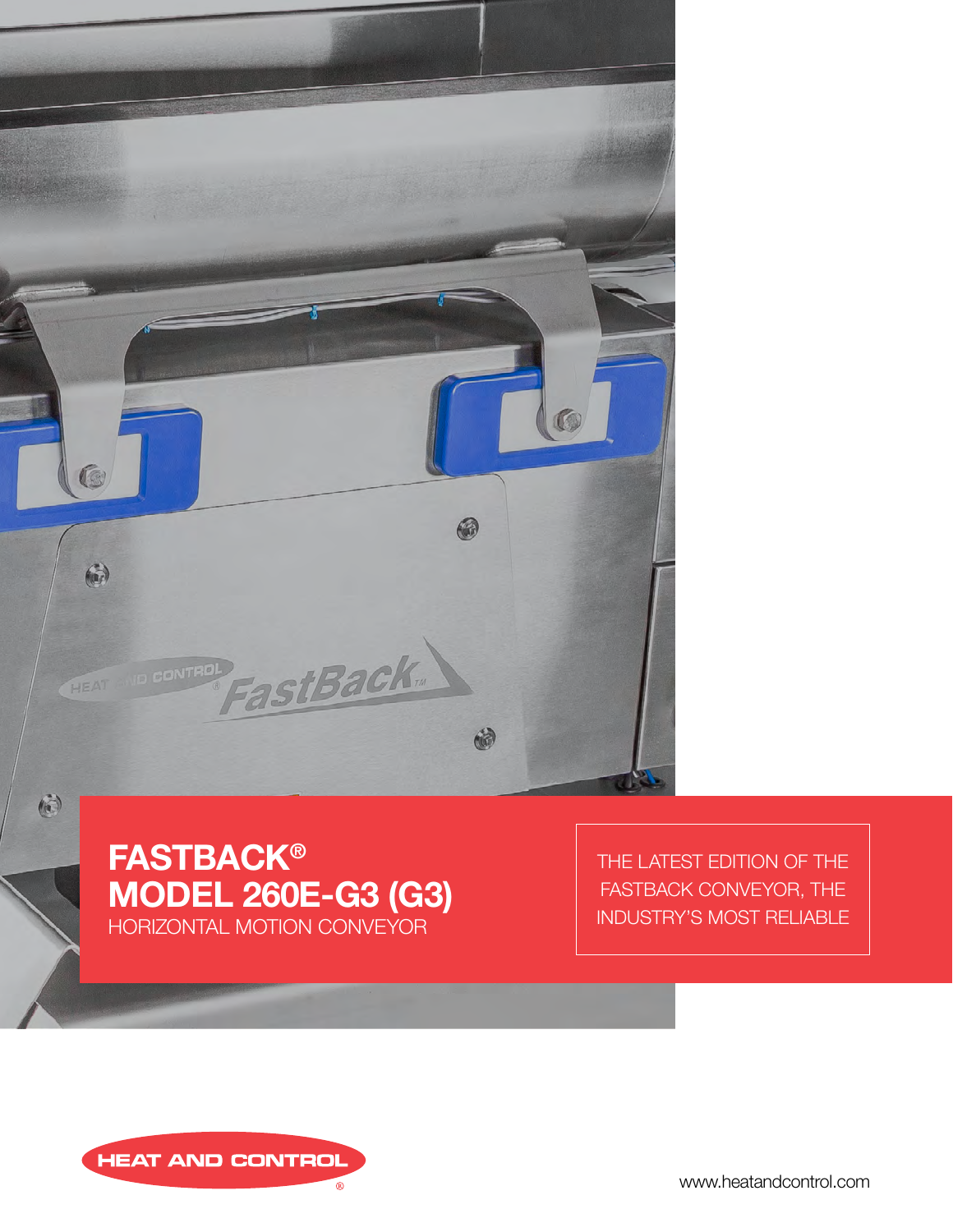







## FOOD SAFETY FOCUSED

sanitation. The stainless steel (SS), totally enclosed, fancooled (TEFC) motor package is external to the drive, which allows the drive to be completely sealed with an production, such as the associated volumes of friends of friends of friends of friends of the friends of the f IP65-rated enclosure that protects against dust and The G3 is built for washdown environments and simple water spray.

 $f(x) = \frac{1}{2} \cos(x) - \frac{1}{2} \cos(x) + \frac{1}{2} \sin(x) - \frac{1}{2} \sin(x) - \frac{1}{2} \sin(x)$ The G3's sensors and SS electrical cabinet are IP66 the engles in a computed it and a complete the and a complete testing center to support the computation of the the enclosure to prevent dust ledges. Also, its aisle-side access facilitates installation and maintenance. and NEMA 4X-rated, and the cabinet closes flush with

With these key features, the G3's food-safety-focused design requires less time and labor for sanitation.

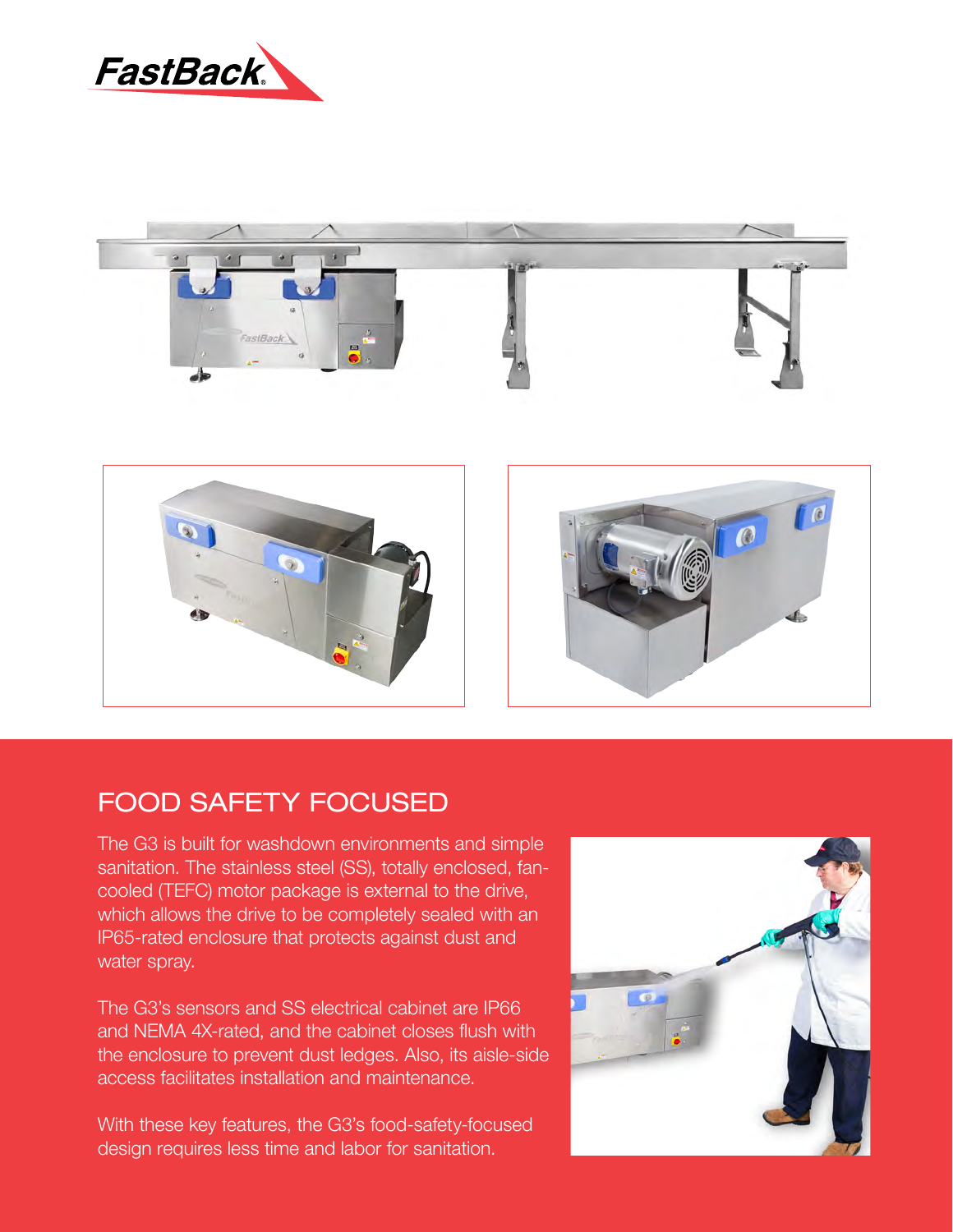# THE FASTBACK **DIFFERENCE**

Conveying during processing can damage product, disrupt its coatings, and expose it to contamination. The ideal conveyors are both gentle and powerful, leaving product undamaged, coatings intact and uncontaminated, and surfaces easy to clean.

The G3 gently transports product by cycling through slow-forward and fast-back horizontal motion, which neither damages product nor disturb coatings, and can dependably convey heavy loads.

- 5-year warranty
- Longest mean time to failure
- Lowest total cost of ownership
- High return on investment



## PERFORMANCE | SAFETY | INTEGRITY

#### **SAVINGS**

Reduced product breakage and coating loss, maintained pre-mixed blends, total cost of ownership is approximately 1/15th of the nearest competition.

#### **SANITARY**

Sloped-top SS enclosure, self-draining water-resistant SS cabinet.

#### **SERVICEABLE**

Aisle-side electrical cabinet simplifies maintenance, external TEFC motor for easy access and cool operation, no preventive maintenance.

#### SILENT

Quiet operation, low vibration and dynamic load for a lighter support structure.

#### **STABLE**

10-year mean time before failure, 5-year drive train warranty.